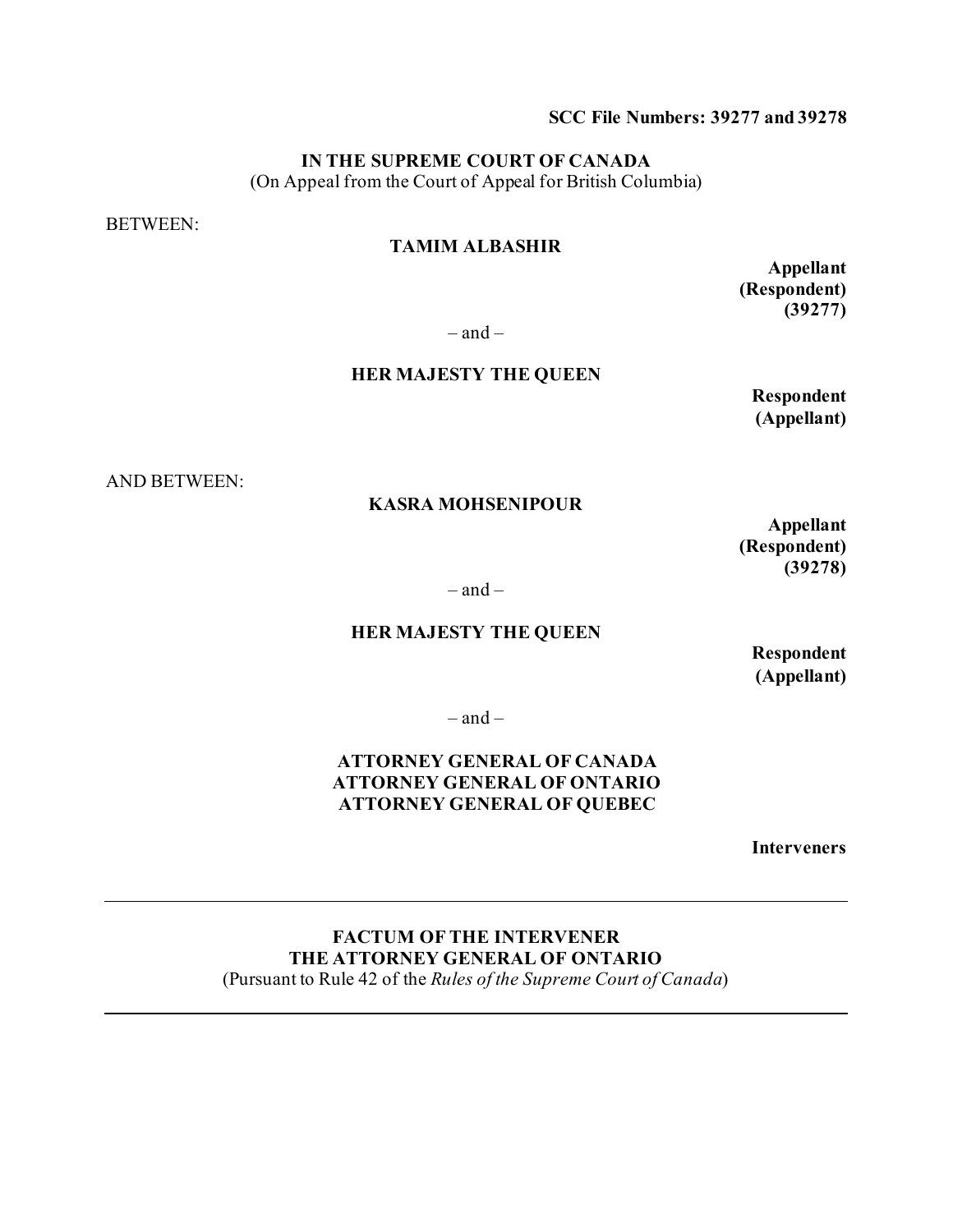# **Ministry of the Attorney General of Ontario**

Crown Law Office, Criminal 720 Bay Street, 10th Floor Toronto, ON, M7A 2S9

# **Michael Dunn**

**Manasvin Goswami** Tel.: (416) 326-4600 Fax: (416) 326-4656 Email: [Michael.Dunn@ontario.ca](mailto:Michael.Dunn@ontario.ca) [Manasvin.Goswami@ontario.ca](mailto:Manasvin.Goswami@ontario.ca)

**Counsel for the Attorney General of Ontario**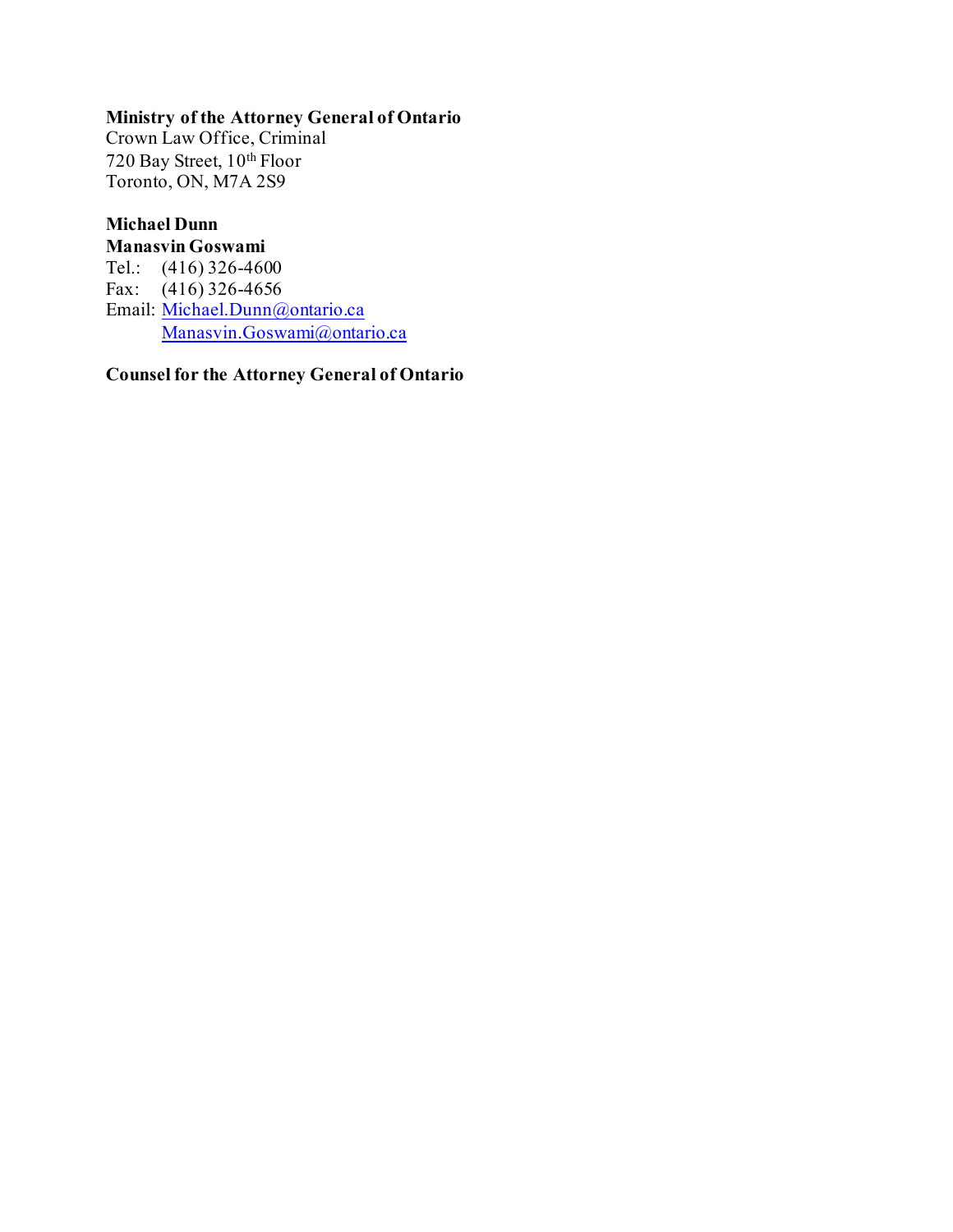### ORIGINAL TO: **Registrar** Supreme Court of Canada 301 Wellington Street Ottawa, ON, K1A 0J1

COPY TO:

# **Ritchie Sandford McGowan Michael J. Sobkin**

Vancouver, B.C., V6E 3V6 Ottawa, ON, K2P 0J8

Marilyn Sandford, Q.C. Eric Purtzki Alix Tolliday

Tel.: (604) 684-0778<br>Fax: (604) 684-0799 Fax: (613) 288-2896 Email: [msandford@ritchiesandford.ca](mailto:msandford@ritchiesandford.ca) Email: [msobkin@sympatico.ca](mailto:msobkin@sympatico.ca)

**Albashir Albashir**

# **Narwal Litigation Michael J. Sobkin**

Vancouver, B.C., V6Z 1S4 Ottawa, ON, K2P 0J8

Joven Narwal Jonathan Salamati

Tel.: (604) 681-2226 Tel.: (613) 282-1712 Fax: (604) 681-1117 Fax: (613) 288-2896

**Mohsenipour Mohsenipour**

1200-1111 Melville Street 331 Somerset Street West

Fax: (613) 288-2896

**Counsel for the Appellant, Tamim Ottawa Agent for the Appellant, Tamim**

900-777 Hornby Street 331 Somerset Street West

Email:  $\text{in}(\partial \Omega)$ narwallit.com Email: msobkin $(\partial \Omega)$ sympatico.ca

**Counsel for the Appellant, Kasra Ottawa Agent for the Appellant, Kasra**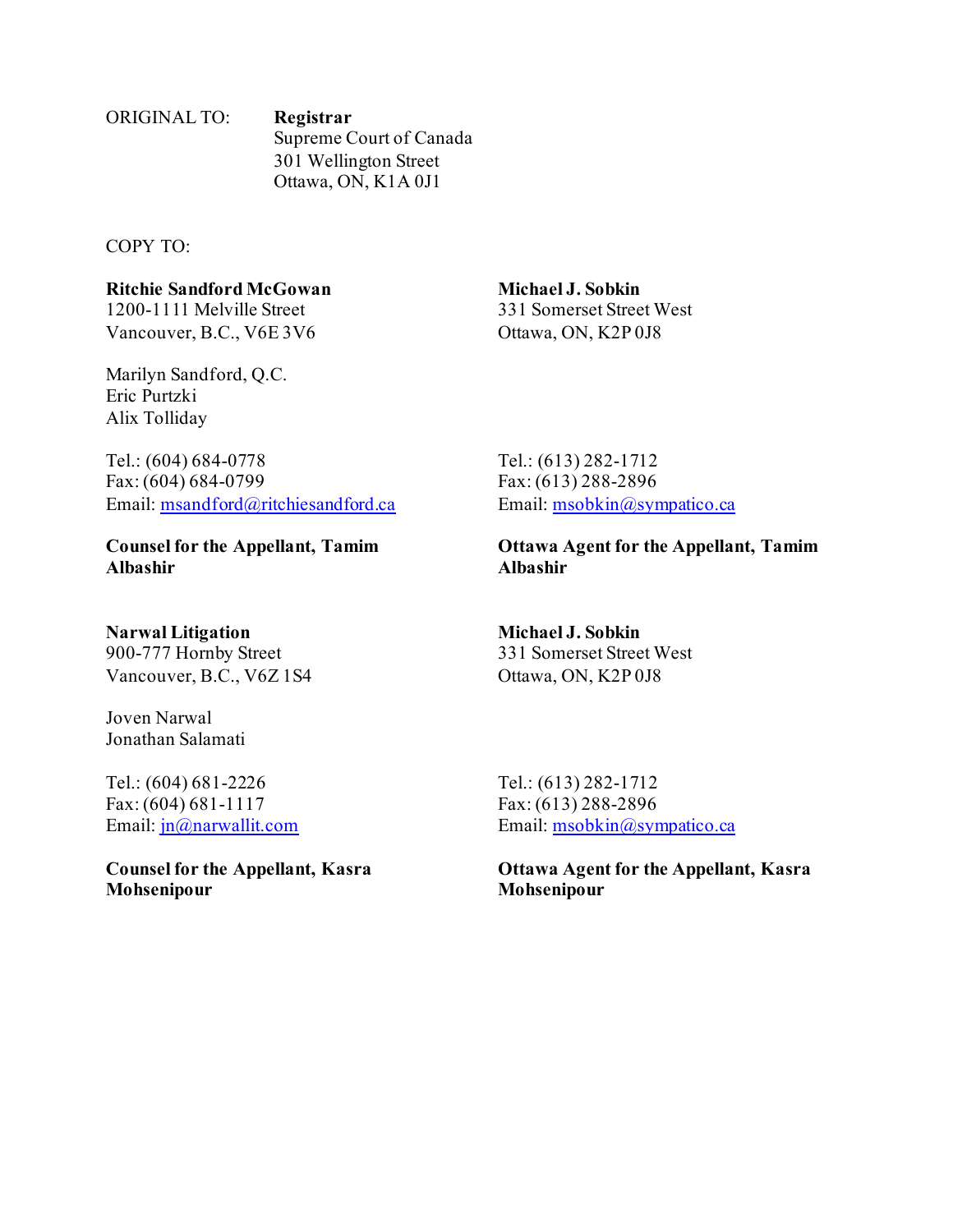#### **Attorney General of British Columbia Gowling WLG (Canada) LLP**

Criminal Appeals and Special Prosecutions 2600-160 Elgin Street 3<sup>rd</sup> Floor, 940 Blanshard Street Ottawa, ON, K1P 1C3 Victoria, BC, V8W 3E6

Janet Dickie

Tel.: (604) 660-3093 Tel.: (613) 786-0211 Fax: (604) 660-2636 Fax: (613) 788-3573

Section Section 50 O'Connor Street, Suite 500 50 O'Connor Street, Suite 500 Ottawa, ON, K1P 6L2 Ottawa, ON, K1P 6L2

Zoe Oxaal

Tel.: (613) 670-6291 Tel.: (613) 670-6289 Fax: (604) 954-1920 Fax: (613) 954-1920

**of Canada of Canada**

### **Attorney General of Quebec Noël et Associés, s.e.n.c.r.l.**

1200 Route de l'Église 111 rue Champlain 4e Étage Gatineau, QC, J8X 3R1 Ste-Foy, QC, G1V 4M1

Gilles Laporte Sylvie Labbé Fiona Émond

Tel.: (418) 643-1477 Tel: (819) 503-2174 Fax: (418) 644-7030 Fax: (819) 771-5397 Email: [gilles.laporte@justice.gouv.qc.ca](mailto:gilles.laporte@justice.gouv.qc.ca) Email: [s.labbe@noelassocies.com](mailto:s.labbe@noelassocies.com)

**of Quebec of Quebec**

Lara Vizsolyi Matthew Estabrooks

Email: [Lara.Vizsolyi@gov.bc.ca](mailto:Lara.Vizsolyi@gov.bc.ca) Email: [matthew.estabrooks@gowlingwlg.com](mailto:matthew.estabrooks@gowlingwlg.com)

### **Counsel for the Respondent Ottawa Agent for the Respondent**

### **Attorney General of Canada Deputy Attorney General of Canada**

Department of Justice, Civil Litigation Department of Justice, Civil Litigation

Anne M. Turley Robert J. Frater Q.C.

Email: [anne.turley@justice.gc.ca](mailto:anne.turley@justice.gc.ca) Email: [robert.frater@justice.gc.ca](mailto:robert.frater@justice.gc.ca)

# **Counsel for the Attorney General Ottawa Agent for the Attorney General**

**Counsel for the Attorney General Ottawa Agent for the Attorney General**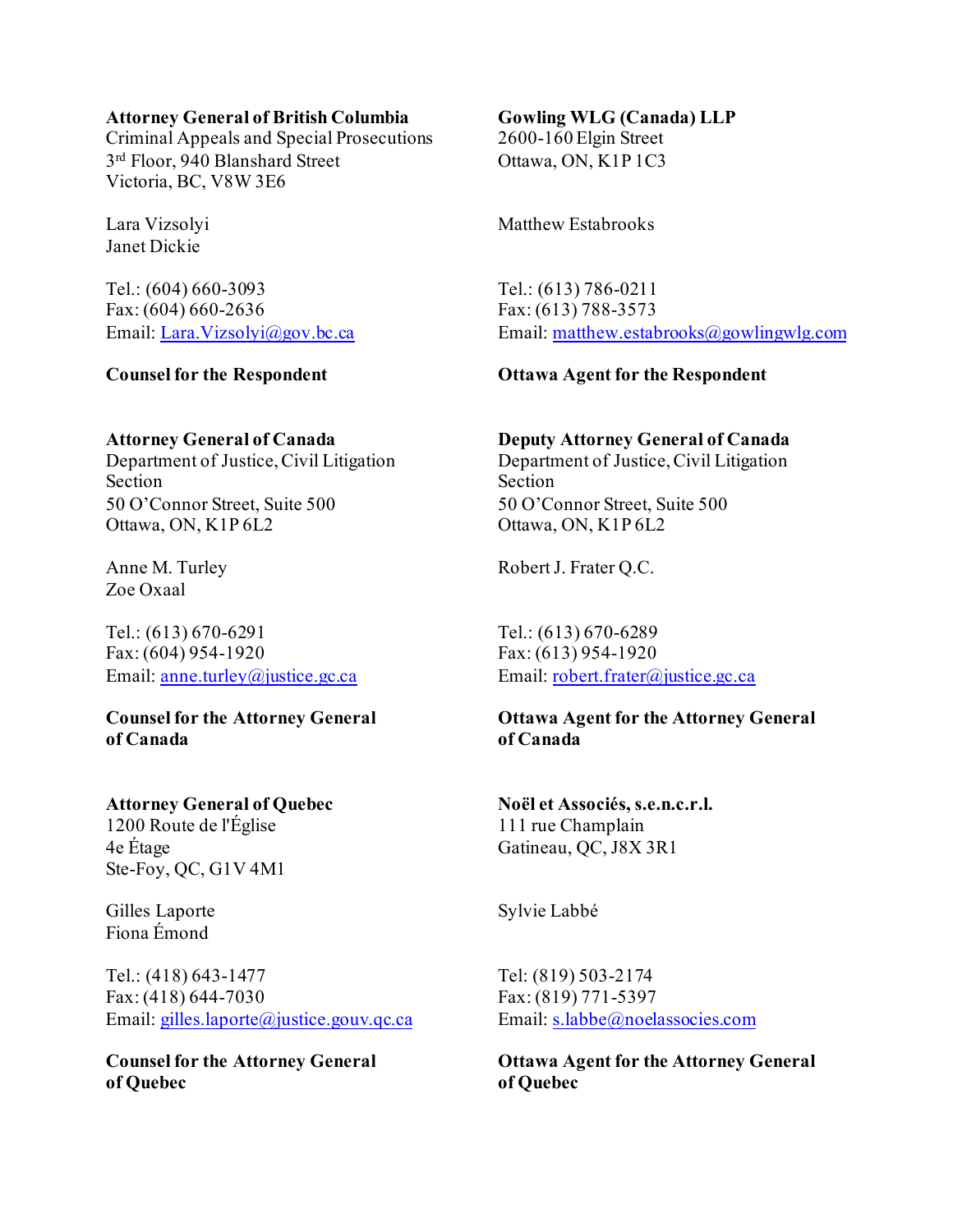# **TABLE OF CONTENTS**

| <i>Ontario (AG)</i> $v$ G, 2020 SCC 38, provides the proper framework for deciding whether<br>a) |
|--------------------------------------------------------------------------------------------------|
|                                                                                                  |
| A blanket prohibition on post-suspension prosecutions is inconsistent with the remedial<br>b)    |
|                                                                                                  |
| (i)                                                                                              |
| (ii)                                                                                             |
|                                                                                                  |
|                                                                                                  |
|                                                                                                  |
|                                                                                                  |
|                                                                                                  |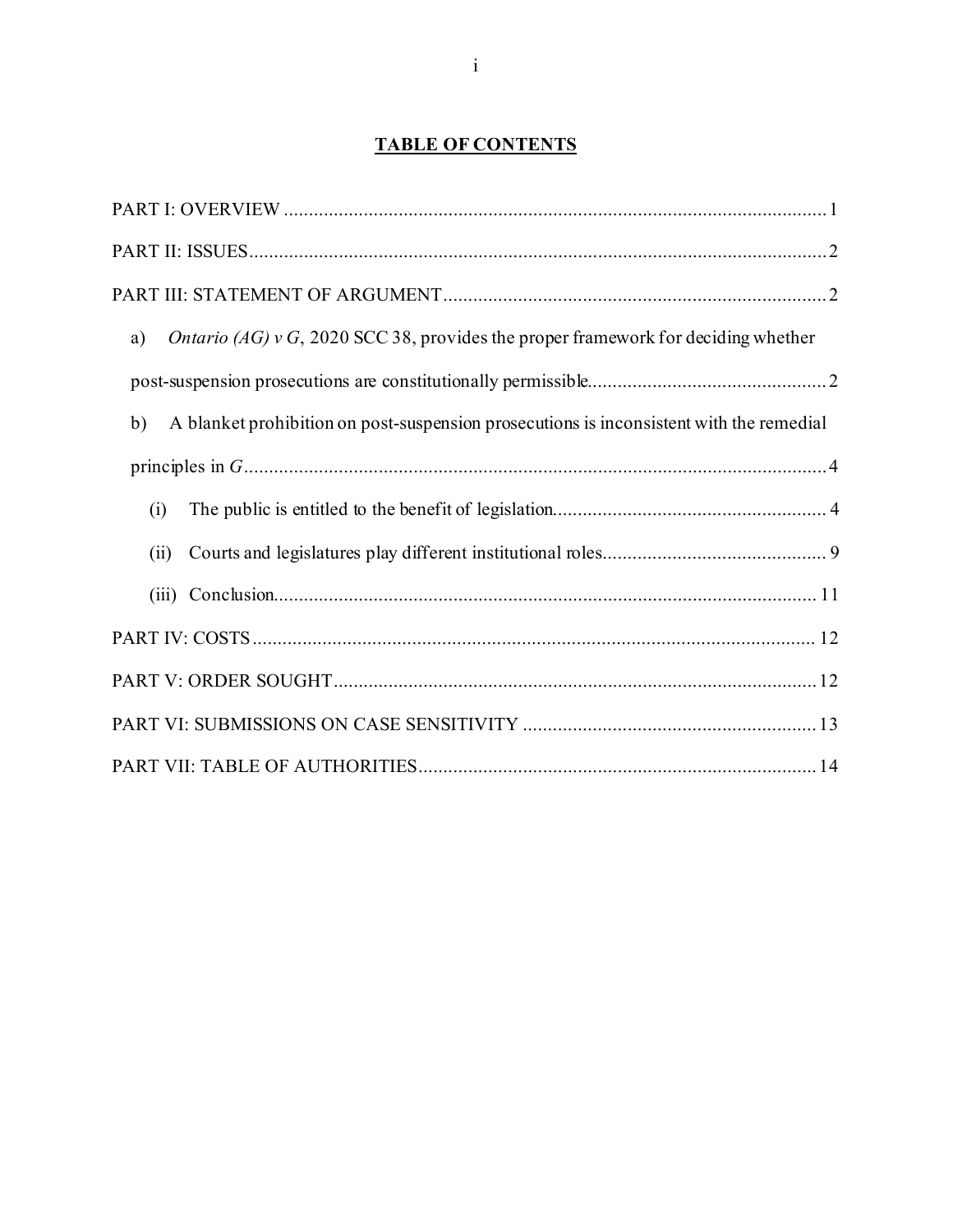#### **PART I: OVERVIEW**

<span id="page-5-0"></span>1. In *Ontario (Attorney General) v G*[1,](#page-5-2) this Court explained *when* a declaration of constitutional invalidity should be suspended. This case offers an opportunity to clarify the consequences of breaking the law while the declaration is suspended.

2. The Attorney General of Ontario ("Ontario") submits that this second question, like the first, should be answered in accordance with the remedial principles described in *G*. Applying that approach produces two sensible rules.

3. First, where Parliament[2](#page-5-3) repeals the offending law prior to the expiry of the suspension, individuals who broke the law during the suspension can be held accountable for those crimes. This is true regardless of when those individuals are charged or when their trials take place. Permitting "post-suspension prosecutions" where Parliament has repealed the offending legislation is consistent with the "logic of the suspension"[3,](#page-5-4) with constitutional principles and with this Court's jurisprudence.

4. Second, where Parliament takes no action in response to a suspended declaration of invalidity, the declaration will have full retroactive effect, in accordance with this Court's decision in *Hislop*. [4](#page-5-5) These rules respect the different institutional roles of Parliament and the courts while fairly balancing the interests of accused persons and the public, who are entitled to the protection of the law during the period of the suspension.

<span id="page-5-2"></span><span id="page-5-1"></span><sup>1</sup> 2020 SCC 38.

<span id="page-5-3"></span><sup>&</sup>lt;sup>2</sup> Ontario will refer only to Parliament throughout these submissions. The same principles should be applied when a provincial law is struck down and the declaration of invalidity suspended.

<span id="page-5-4"></span><sup>3</sup> Kent Roach, *Constitutional Remedies in Canada*, Second Edition (2020), at § 14.1571.

<span id="page-5-5"></span><sup>4</sup> *Canada (Attorney General) v Hislop*, 2007 SCC 10.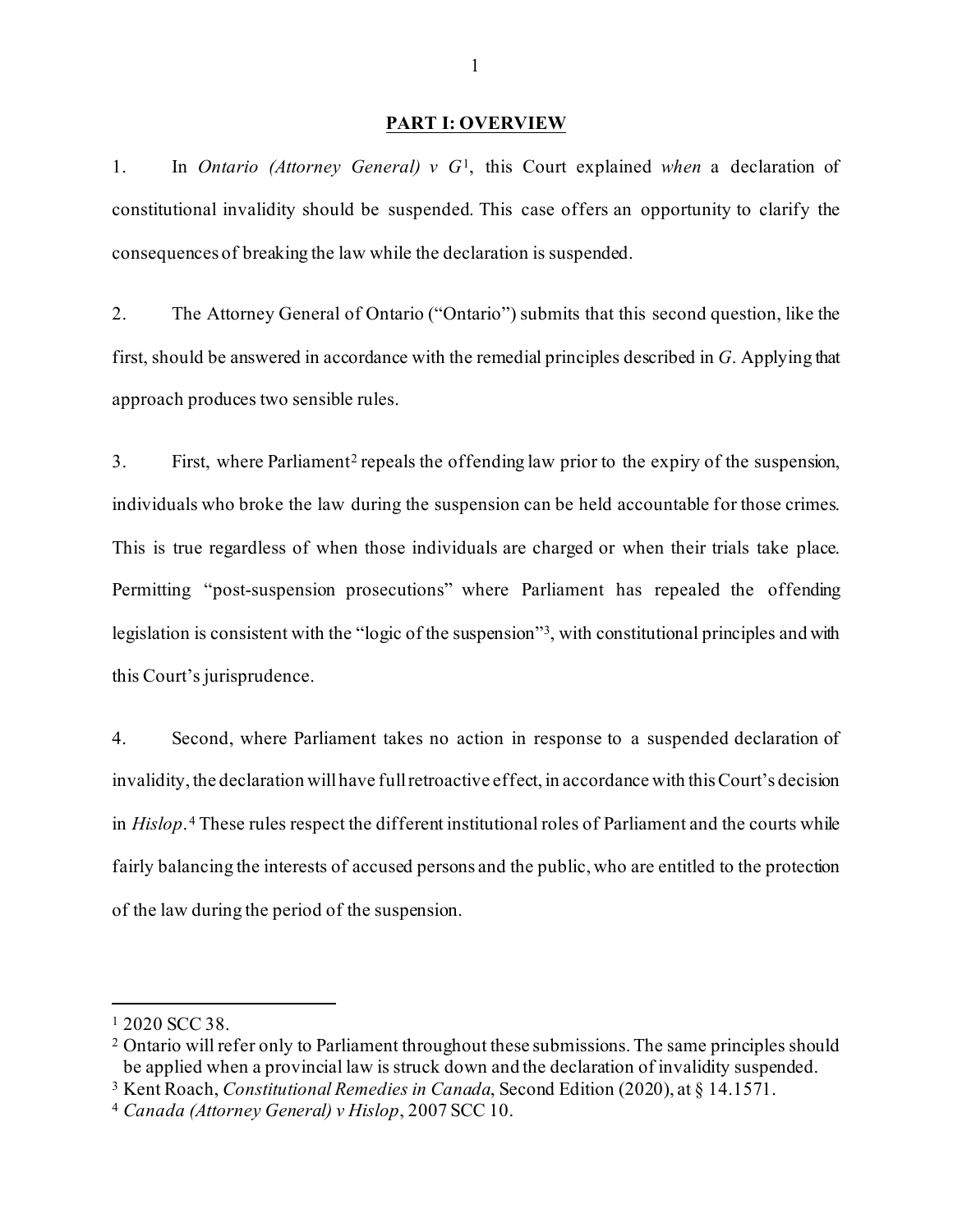#### **PART II: ISSUES**

5. Ontario makes two submissions on the constitutional validity of post-suspension prosecutions:

- a) *G* provides the proper framework for deciding whether post-suspension prosecutions are constitutionally permissible.
- b) A blanket prohibition on post-suspension prosecutions is inconsistent with the remedial principles in *G*.

# **PART III: STATEMENT OF ARGUMENT**

## <span id="page-6-1"></span><span id="page-6-0"></span>**a)** *G* **provides the proper framework for deciding whether post-suspension prosecutions are constitutionally permissible**

6. This Court recognized in *G* that "a measure of discretion is inevitable in determining how to respond to an inconsistency between legislation and the Constitution."<sup>[5](#page-6-2)</sup> In exercising this discretion, a court must balance four "fundamental remedial principles":

(1) *Charter* rights should be safeguarded through effective remedies;

- (2) the public has an interest in the constitutional compliance of legislation;
- (3) the public is entitled to the benefit of legislation; and
- (4) courts and legislatures play different institutional roles[.6](#page-6-3)

<span id="page-6-2"></span><sup>5</sup> *G,* at para 86.

<span id="page-6-3"></span><sup>6</sup> *G*, at paras 94, 131, 158.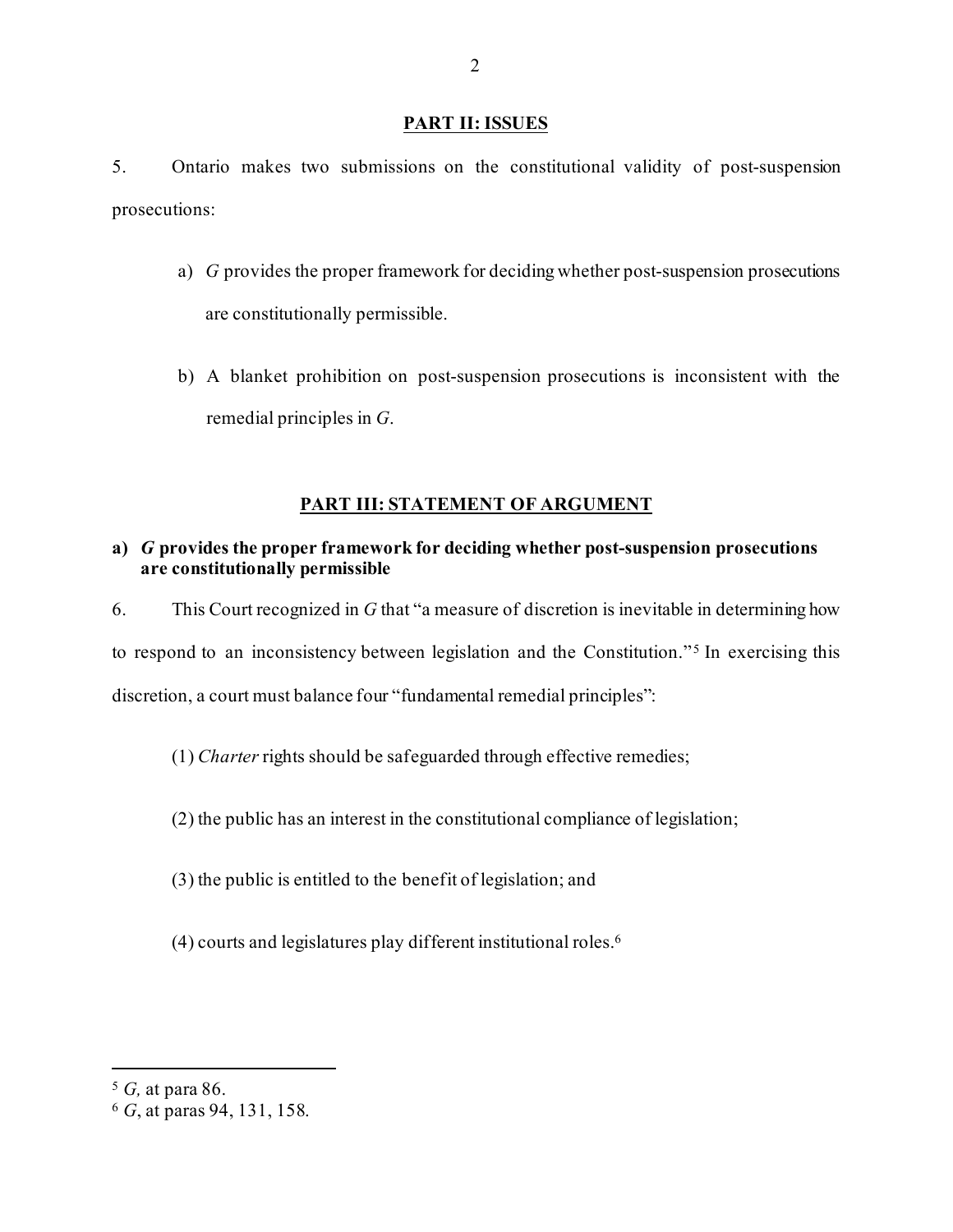7. Drawing on these remedial principles, this Court endorsed a three-step approach for crafting a s. 52(1) remedy. First, the court must determine the extent of the inconsistency between the offending legislation and the Constitution. This ensures that the law is invalidated to the "full extent of its inconsistency" while also giving the public the benefit of the law, to the extent that it is not inconsistent with the Constitution.[7](#page-7-0)

8. Second, the court must choose the appropriate form for the declaration. The court may read down, read in or sever the offending provision, as appropriate.<sup>[8](#page-7-1)</sup> The court must have regard to the division of competences between legislatures and the judiciary. If used in the wrong circumstances, "tailored remedies can intrude on the legislative sphere."<sup>[9](#page-7-2)</sup>

9. Finally, the court must decide whether to suspend the declaration. The power to suspend a declaration "arise[s] from accommodation of broader constitutional considerations and is included in the power to declare legislation invalid." [10](#page-7-3) Before suspending a declaration, the court must be satisfied that a compelling public interest, grounded in the Constitution, outweighs the harmful effects of delaying the declaration.<sup>[11](#page-7-4)</sup> This analysis must be transparent and conducted in accordance with the four overarching remedial principles described above.[12](#page-7-5)

10. Like the decision to suspend a declaration, determining the "practical and legal effects" of a suspension implicates both the protection of constitutional rights as well as "other — at times, competing — constitutional principles"[.13](#page-7-6) As in *G*, this tension should be resolved by applying the

<span id="page-7-0"></span><sup>7</sup> *G*, at paras 108-111 (emphasis deleted).

<span id="page-7-1"></span><sup>8</sup> *G*, at para 113.

<span id="page-7-2"></span><sup>9</sup> *G*, at paras 114-116.

<span id="page-7-3"></span><sup>10</sup> *G*, at para 121.

<span id="page-7-4"></span><sup>11</sup> *G*, at paras 83, 126.

<span id="page-7-5"></span><sup>12</sup> *G*, at paras 94, 126-134.

<span id="page-7-6"></span><sup>13</sup> *G*, at paras 89, 121.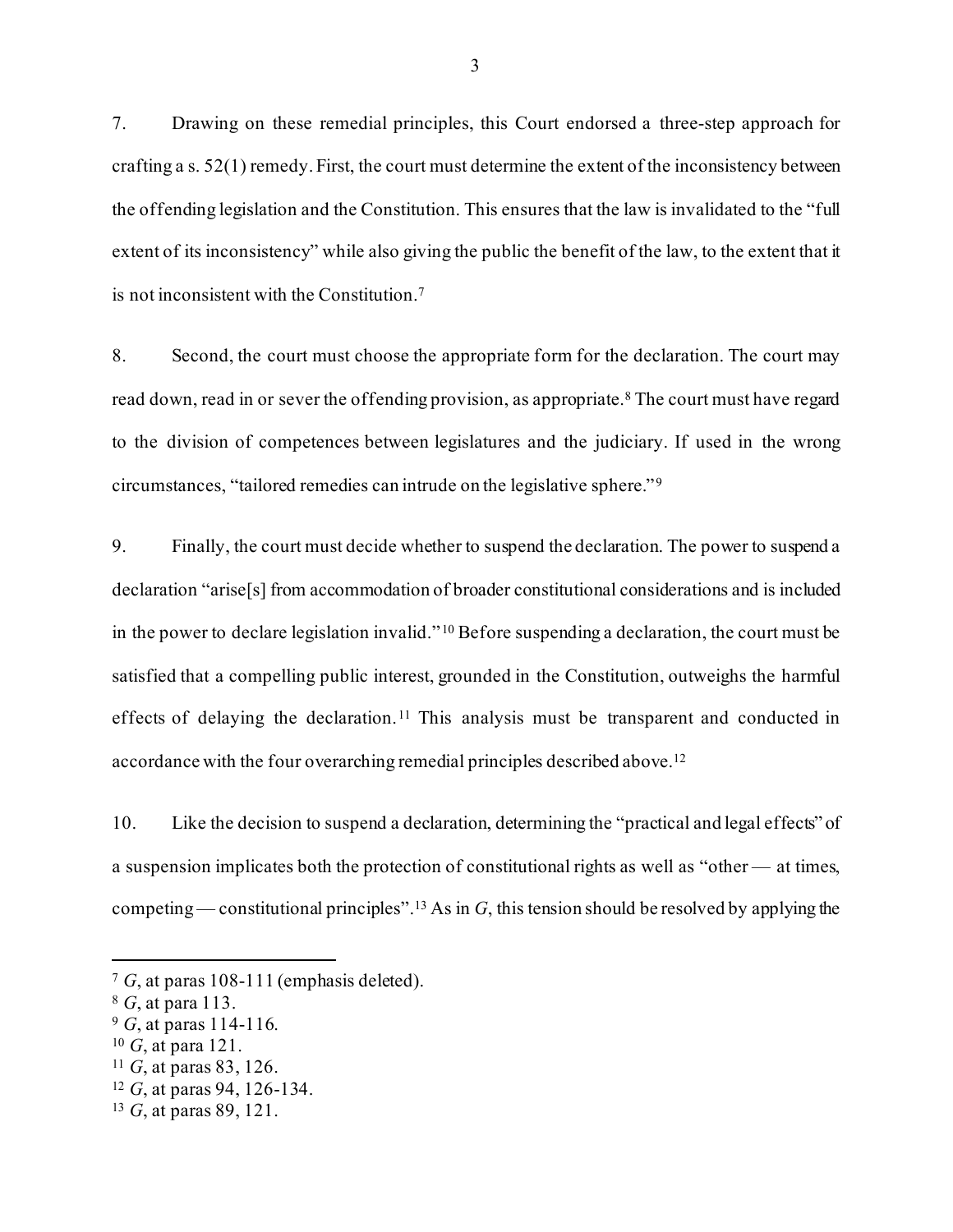same four remedial principles that are used "at every stage" when determining an appropriate remedy.[14](#page-8-2) Relying on those remedial principles ensures symmetry between the criteria used to *suspend* a declaration of invalidity, and the criteria used to determine the *legal consequences* of that suspension.[15](#page-8-3)

### <span id="page-8-0"></span>**b) A blanket prohibition on post-suspension prosecutions is inconsistent with the remedial principles in** *G*

11. Prohibiting post-suspension prosecutions is inconsistent with the remedial principles laid out in *G*, and in particular that (1) the public is entitled to the benefit of legislation; and (2) courts and legislatures play different institutional roles.

#### <span id="page-8-1"></span>(i) The public is entitled to the benefit of legislation

12. Prohibiting post-suspension prosecutions would deprive the public of the benefit of legislation during the suspension period. There is generally a public interest in legislation that "weighs heavily in the balance" of remedial discretion.<sup>[16](#page-8-4)</sup> This is equally true of criminal legislation, which "represents Parliament's response to a threat of harm to a public interest ... such as peace, order, security, health and morality, or to another similar interest."[17](#page-8-5)

13. Invalidating a criminal law has three potential effects, each of which risks depriving the public of the benefit of legislation:

<span id="page-8-2"></span><sup>14</sup> *G*, at paras 82, 90, 94.

<span id="page-8-3"></span><sup>&</sup>lt;sup>15</sup> The majority in *G* relied on those remedial principles to explain every step of its s. 52(1) framework, from tailoring a declaration (paras 109-111), determining the form the declaration will take (paras 112-114), deciding whether to suspend the declaration (paras 126, 131), and deciding whether to grant individual claimants an exemption from the suspension (paras 147, 150).

<span id="page-8-4"></span><sup>16</sup> *G*, at para 96.

<span id="page-8-5"></span><sup>17</sup> *Reference re Genetic Non-Discrimination Act,* 2020 SCC 17, at para 68.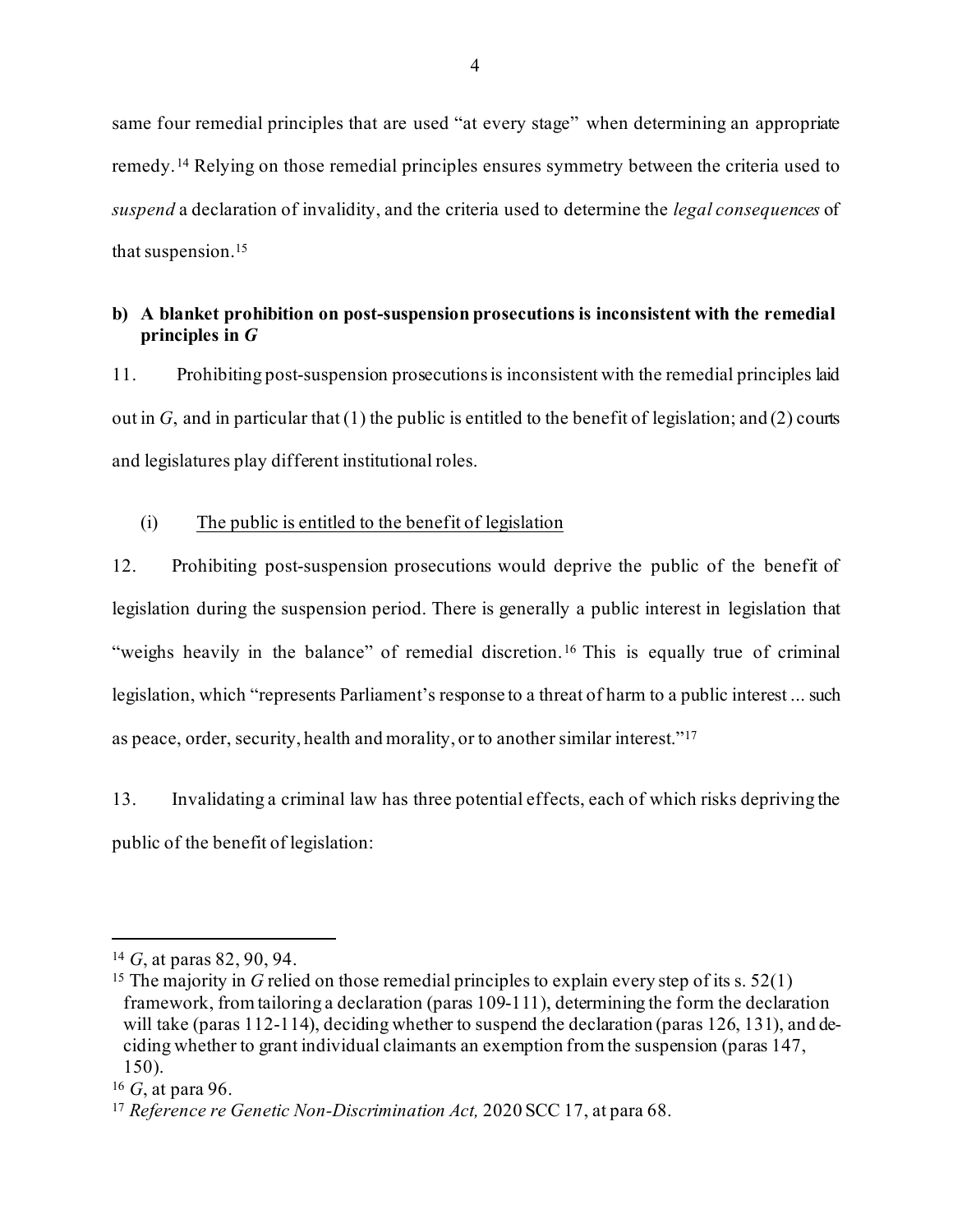- first, individuals who violated the law in the past but have not yet been convicted will not be held to account;
- second, individuals who have been convicted under the law may have those convictions reversed; and
- third, the law can no longer regulate future conduct.

14. To preserve the benefits of criminal legislation, courts already temper the retroactive effect of suspended declarations of invalidity. For example, when a suspension expires, offenders who are no longer "in the judicial system" do not benefit from the declaration of invalidity, even though they were convicted of unconstitutional offences. [18](#page-9-0)The reason is that upending settled convictions threatens "[f]inality in criminal proceedings"[19,](#page-9-1) an "overarching societal interest"[20](#page-9-2) of the "utmost importance".[21](#page-9-3) By limiting the retroactive reach of suspended declarations of invalidity, the "inthe-system" rule ensures that the public is not deprived of the benefit of criminal legislation through the wholesale invalidation of prior convictions.

15. Like the in-the-system rule, post-suspension prosecutions are necessary to provide the public with the legitimate benefits of criminal legislation. While the in-the-system rule prevents settled convictions from being overturned at the end of a suspension, post-suspension prosecutions address violations of the law which could not be discovered, investigated, prosecuted and resolved

<span id="page-9-0"></span><sup>18</sup> *R v Wigman*, [1987] 1 SCR 246, at p 257; *R v Thomas*, [1990] 1 SCR 713, at pp 715-16; *R v Boudreault*, 2018 SCC 58, at para 103. See also *Reference re Manitoba Language Rights*, [1985] 1 SCR 721, at p 757.

<span id="page-9-1"></span><sup>19</sup> *Wigman*, at p. 257.

<span id="page-9-2"></span><sup>20</sup> *R v Brown*, [1993] 2 SCR 918, at p 923, *per* L'Heureux-Dubé (dissenting); *R v Rollocks*  (1994), 19 OR (3d) 448 (CA); *R v Barrett*, 2019 SKCA 6, at para 44.

<span id="page-9-3"></span><sup>21</sup> *Wigman*, at p 257; *R v Sarson*, [1996] 2 SCR 223, at para 26.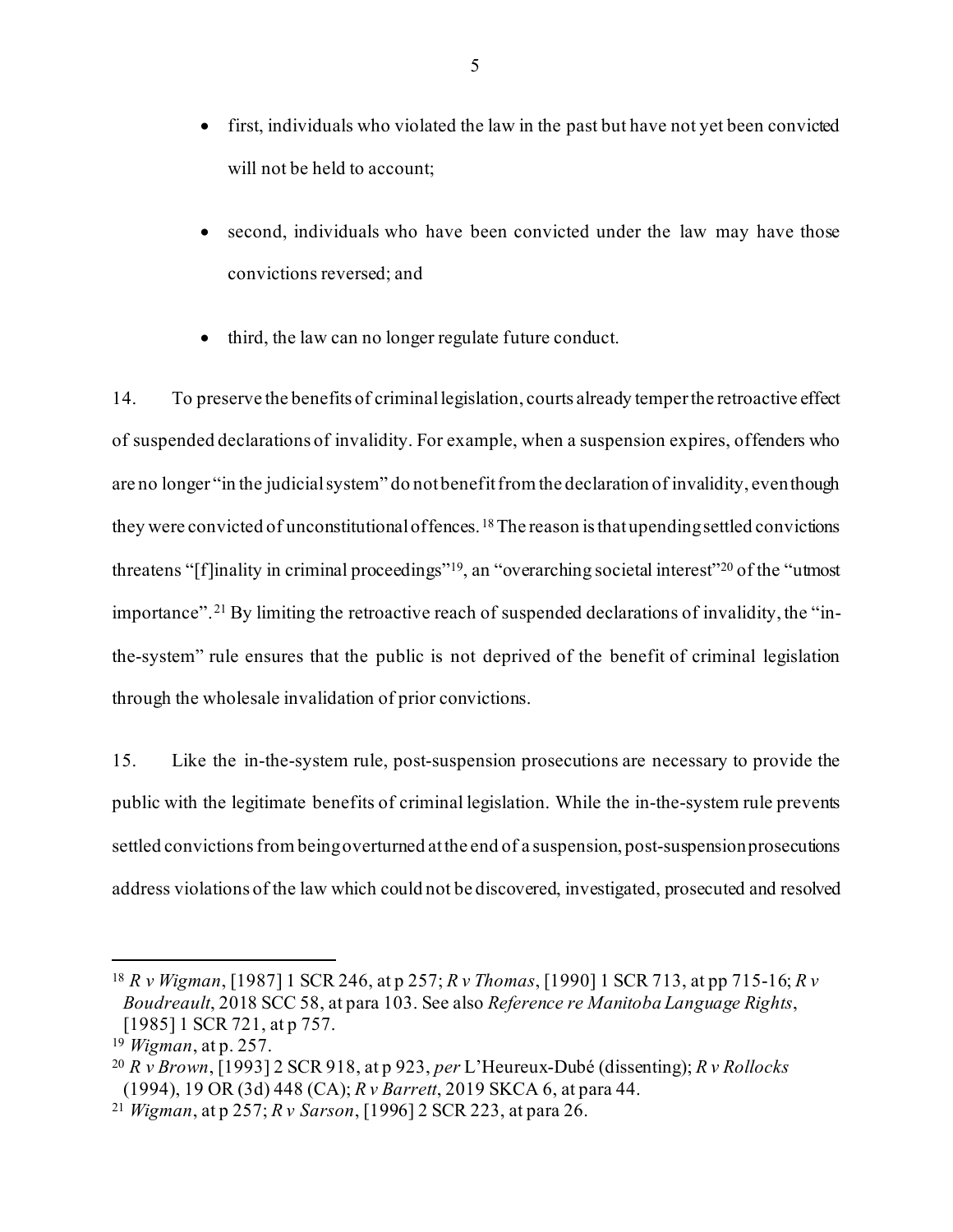before the suspension expired. By ensuring that criminal liability for these offences does not unravel when a suspension ends, post-suspension prosecutions allowthe law to effectively regulate conduct when the suspension is still in force. This is an equally important benefit to the public – one which is integral to achieving the purposes for which the suspension was imposed.

16. When a court grants a criminal law temporary validity through a suspension, it does so because the continued operation of the law is necessary to protect the rule of law, public safety, or another compelling, constitutionally-grounded public interest. A criminal law cannot achieve these goals unless it is enforced through prosecution, which is an "indispensable device for the effective enforcement of the criminal law." [22](#page-10-0) Indeed, the valid exercise of the federal criminal law power demands a prohibition, backed by a penalty, imposed for a criminal law purpose. [23](#page-10-1) The absence of a penalty enforceable through prosecution would be inconsistent with the character of the enactment – and would undermine its ability to serve as a meaningful constraint on prohibited conduct.

17. Yet this is the potential result if post-suspension prosecutions are prohibited. Offenders who successfully conceal their crimes until after the suspension expires will avoid prosecution. Offenders whose crimes are discovered close to the expiry are unlikely to be prosecuted. Offenders who have been convicted but remain in the judicial system may be able to evade conviction by filing notices of appeal after the suspension expires. Knowledge of an impending "amnesty" for breaking the law erodes the legitimacy of the law during the suspension period, weakens enforcement and creates perverse incentives for offenders to evade detection, including through further unlawful activity.

<span id="page-10-0"></span><sup>22</sup> *Sriskandarajah v United States of America,* 2012 SCC 70, at para 27.

<span id="page-10-1"></span><sup>23</sup> *Reference re Genetic Non-Discrimination Act*, at para 67.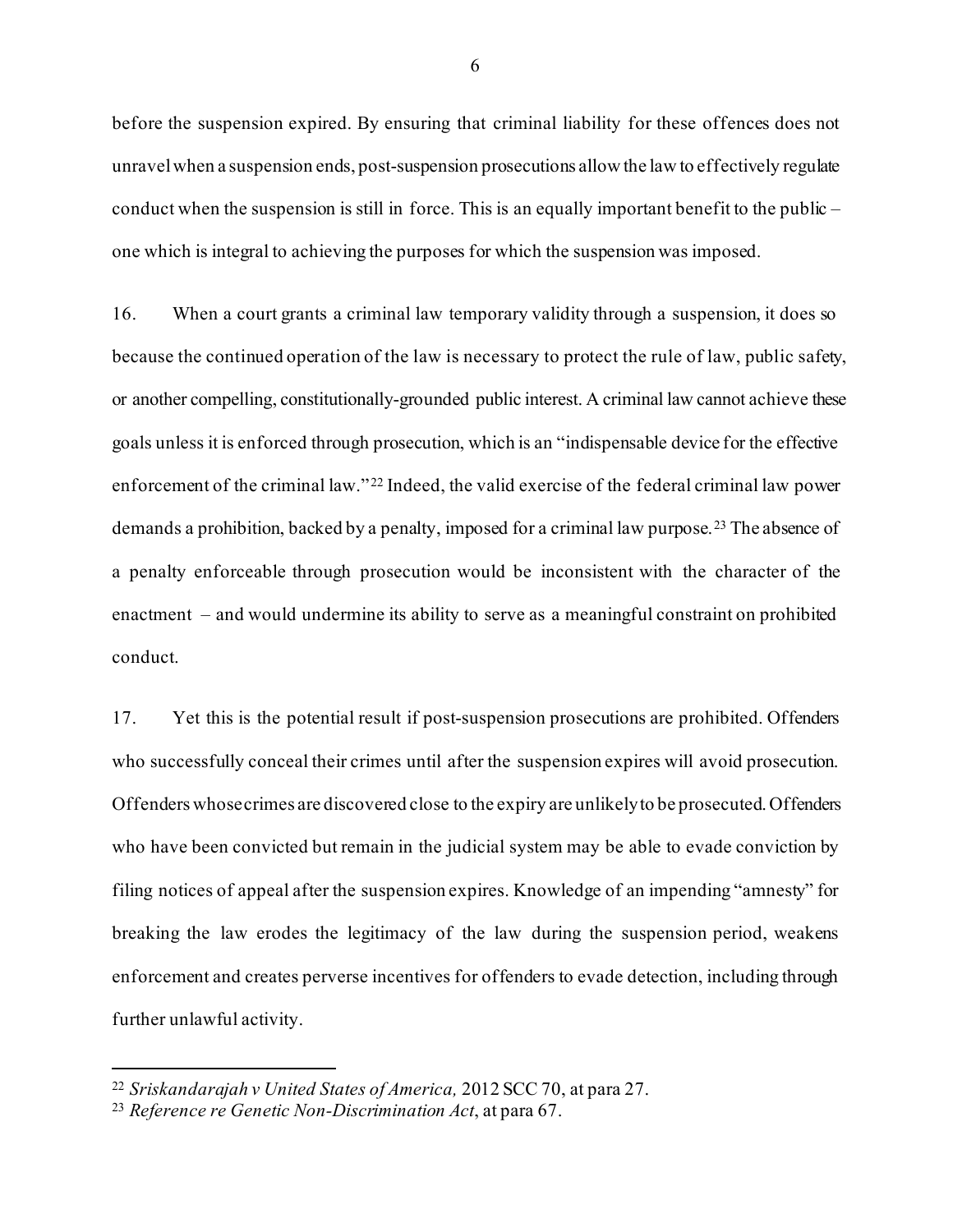18. For these reasons, prohibiting post-suspension prosecutions would deprive the public of the benefit of legislation *during* the suspension period. Preventing the prosecution of crimes committed during the suspension is "at cross-purposes"<sup>[24](#page-11-0)</sup> with the decision to suspend the declaration, because it creates the very constitutional concerns – principally, threats to public safety and the rule of law – that justified the suspension in the first place.<sup>[25](#page-11-1)</sup>

19. Significant public safety concerns may arise, for example, if conduct targeted by the criminal law cannot be effectively regulated, and if the individuals who commit those crimes cannot be convicted, sentenced and separated from the public. It is "beyond dispute that one of the most fundamental purposes of criminal law – indeed its most fundamental purpose – is the protection of personal security."<sup>[26](#page-11-2)</sup> The continued enforcement of the criminal law during the suspension period serves vital protective purposes: from "protect[ing] the vulnerable from ending their life in times of weakness["27](#page-11-3), to "target[ing] pimps and the parasitic, exploitative conduct in which they engage"<sup>28</sup>, to responding to "emergencies" such as "hostage takings, bomb threats and armed standoffs"<sup>29</sup>, and "remov[ing] weapons from persons in the interests of public safety"<sup>30</sup>, among others. Compromising these objectives by undercutting enforcement threatens the rule of law, which provides the public with an "entitlement to a positive order of laws that organizes society and protects it from harm."<sup>[31](#page-11-7)</sup>

<span id="page-11-0"></span><sup>24</sup> *Hislop*, at para 92.

<span id="page-11-1"></span><sup>25</sup> *G*, at paras 129, 150.

<span id="page-11-2"></span><sup>26</sup> *Reference re Assisted Human Reproduction Act*, 2010 SCC 61, at para 58.

<span id="page-11-3"></span><sup>27</sup> *Carter v Canada (Attorney General)*, 2015 SCC 5, at para 84.

<span id="page-11-4"></span><sup>28</sup> *Bedford v Canada (Attorney General)*, 2012 SCC 72, at para 137.

<span id="page-11-5"></span><sup>29</sup> *R v Tse*, 2012 SCC 16, at para 28, citing *Proceedings of the Standing Committee on Legal and* 

<span id="page-11-6"></span><sup>&</sup>lt;sup>30</sup> *R v Hurrell* (2002), 60 OR (3d) 161 (CA), at para 69; see also para 31.

<span id="page-11-7"></span><sup>31</sup> *G*, at para 156.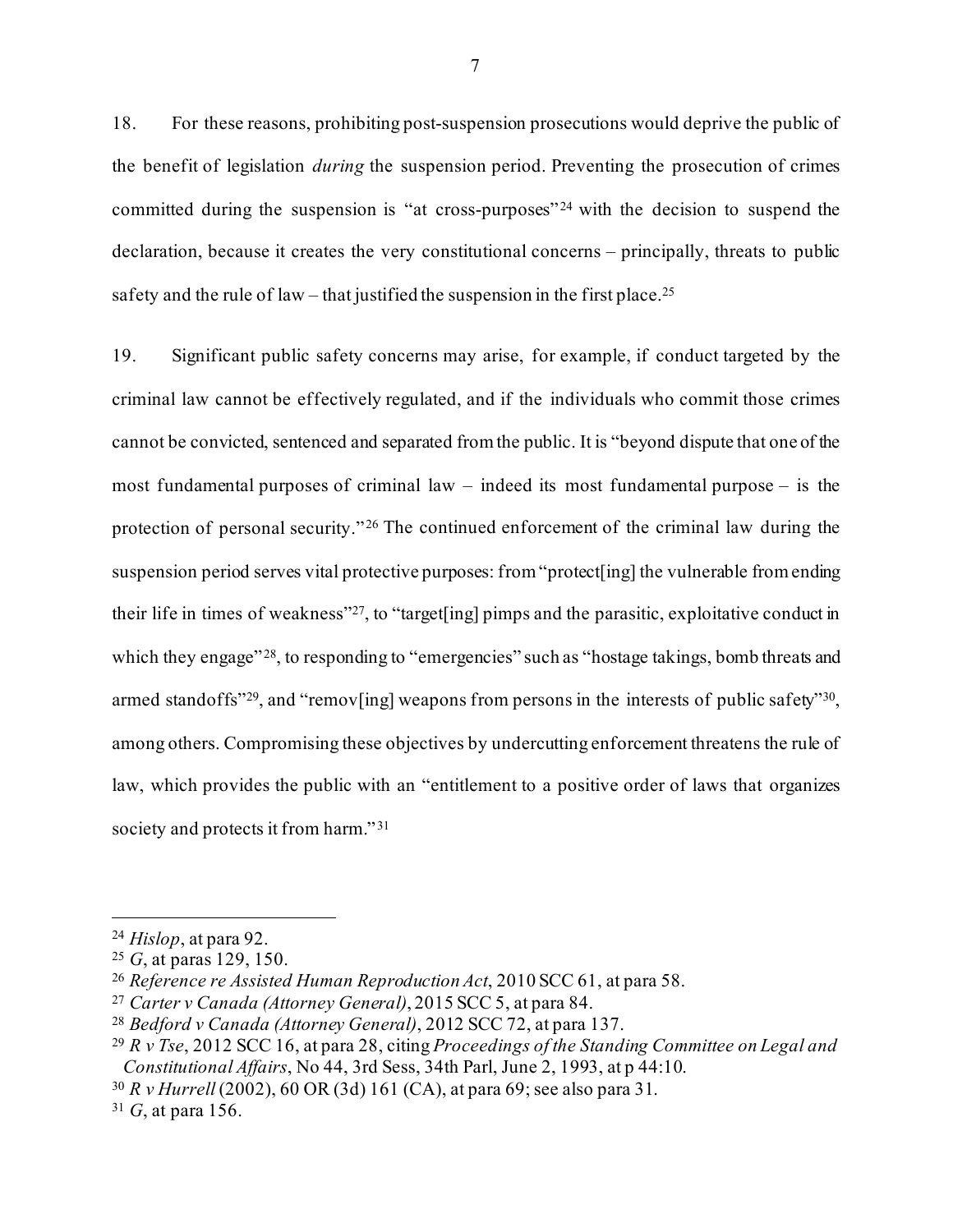20. Prohibiting post-suspension prosecutions also weakens the rule of law in a second way: it rewards offenders with the resources and sophistication to evade detection, delay prosecution, or preserve their appeal rights until a suspension expires. By leveraging these "factual differences among [offenders] into arbitrary and unjust legal effects"<sup>[32](#page-12-0)</sup>, a prohibition on post-suspension prosecutions conflicts with the equal application of the law – a core tenet of the rule of law.<sup>[33](#page-12-1)</sup>

21. To avoid these problems, and to provide the public with the benefits that suspensions are supposed to confer, courts already permit post-suspension prosecutions in cases where charges were laid prior to the expiry of the suspension. As the Manitoba Court of Appeal recognized in *Ackman*, commenting on the *Bedford* suspension:

The purpose of the suspension was to avoid the creation of a situation wherein prostitution, including living on the avails of prostitution, would be unregulated. The systematic staying of proceedings against persons who were validly charged, either before or during the suspension, on the basis that it ended while they were still in the system, would undermine this purpose. [34](#page-12-2)

22. The Constitution does not mandate preferential treatment for offenders who succeeded in concealing their crimes until after a suspension expired. Immunizing such offenders from prosecution would undermine enforcement of the law during the suspension, depriving the public of the benefit of the legislation.

<span id="page-12-0"></span><sup>32</sup> Robert Leckey, "The harms of remedial discretion" (2016), 14 *I CON* 584, at p 592.

<span id="page-12-1"></span><sup>33</sup> Tom Bingham, *The Rule of Law* (2010), at p 55.

<span id="page-12-2"></span><sup>34</sup> *[R v Ackman](https://www.canlii.org/en/mb/mbca/doc/2017/2017mbca78/2017mbca78.html?autocompleteStr=ackman&autocompletePos=2)*, 2017 MBCA 78, at para 75; see also Roach, at § 14.1571 (noting that allowing for a prosecution to be completed "even though the suspension lapsed", "can be supported by the logic of the suspension"); *R v McCrady*, 2011 ONCA 820, at paras 22, 25; *R v Stupak*, 2018 ONSC 1867 at paras 27-28; *R v Al-Qaysi,* 2016 BCSC 937, at paras 24-30. This Court has previously invoked the underlying purposes of a suspension to uphold a conviction under a law subject to a suspended declaration of invalidity: see *Bilodeau v Attorney General (Manitoba*), [1986] 1 SCR 449.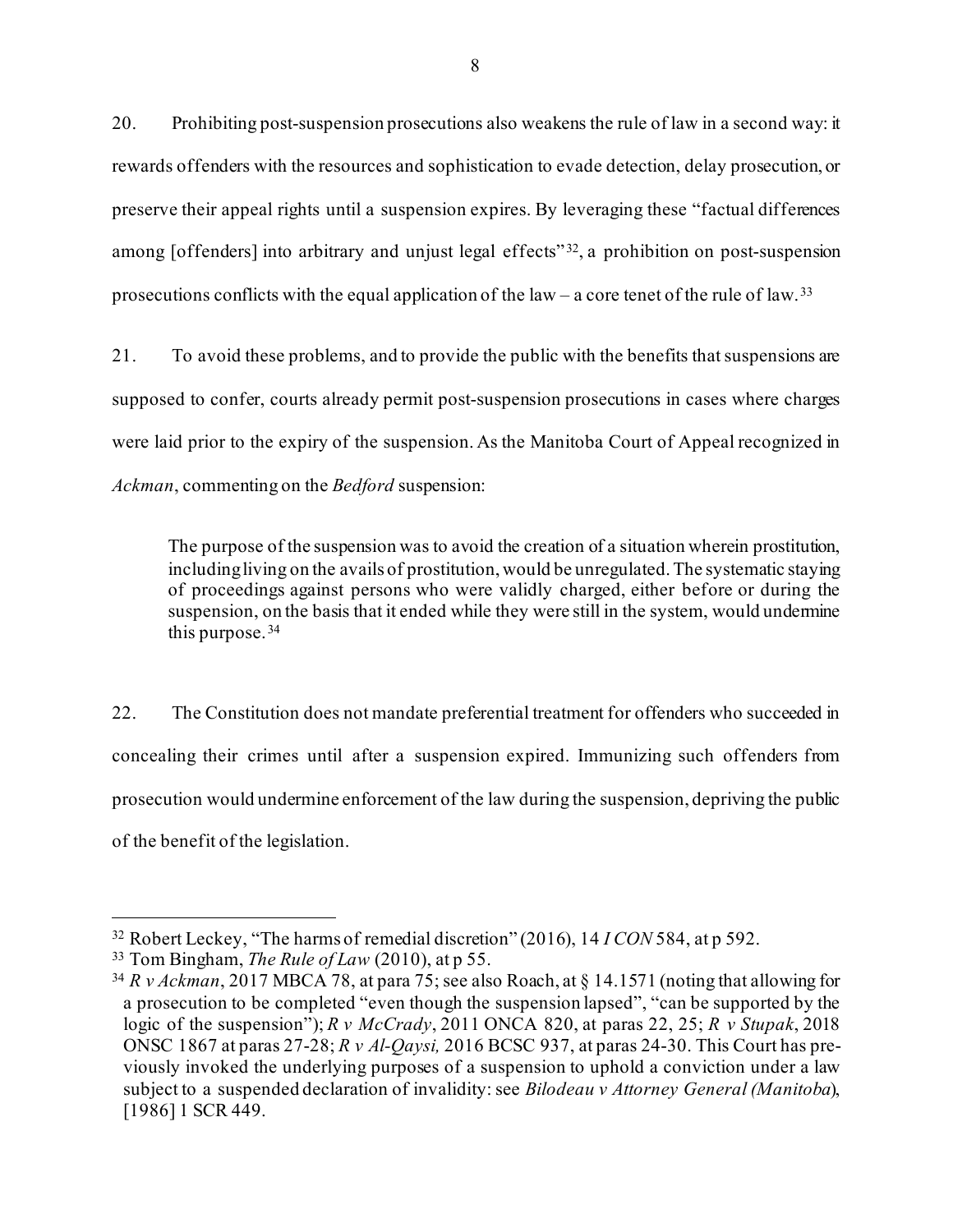<span id="page-13-0"></span>(ii) Courts and legislatures play different institutional roles

23. Permitting post-suspension prosecutions respects the different institutional roles played by Parliament and the courts. There are two related ways in which this principle is at play. First, permitting post-suspension prosecutions is consistent with the structure of the Constitution and, in particular, the restriction on retroactive criminal offences in s. 11(g) of the *Charter*. Second, in light of s. 11(g), permitting post-suspension prosecutions respects the differing roles of Parliament and the courts in prohibiting criminal conduct and in addressing unconstitutional legislation.

24. When determining how a declaration of invalidity should operate during a period of suspension, it is imperative to consider s.  $52(1)$  as part of the "entire constitutional structure".<sup>[35](#page-13-1)</sup> This includes both the division of competences between the legislatures and the courts, and other constitutional provisions.

25. In a case where a court suspends a declaration that an offence is unconstitutional, s.  $11(g)$ of the *Charter* provides important context. Section 11(g) prohibits the retroactive imposition of penal liability. This is a feature unique to criminal or quasi-criminal cases. Outside this sphere, this Court has recognized the legitimacy of retroactive legislation.[36](#page-13-2) Parliament may, for example, respond to a declaration that a tax is invalid through retroactive legislation.<sup>[37](#page-13-3)</sup> Buts. 11(g) "excludes the creation" of a retroactive criminal offence.<sup>[38](#page-13-4)</sup>

<span id="page-13-1"></span><sup>35</sup> Roach, *Constitutional Remedies*, at § 14.1450.

<span id="page-13-2"></span><sup>36</sup> *British Columbia v Imperial Tobacco Canada Ltd*, 2005 SCC 49, at paras 69-72; *Air Canada v British Columbia*, [1989] 1 SCR 1161, at p 1192. See also Peter W. Hogg, *Constitutional Law of Canada*, Fifth Edition (2019), at s 51.8.

<span id="page-13-3"></span><sup>37</sup> See, e.g., *Kingstreet Investments Ltd v New Brunswick (Department of Finance)*, 2007 SCC 1, at para 25.

<span id="page-13-4"></span><sup>38</sup> Hogg, *Constitutional Law of Canada*, at s 51.8.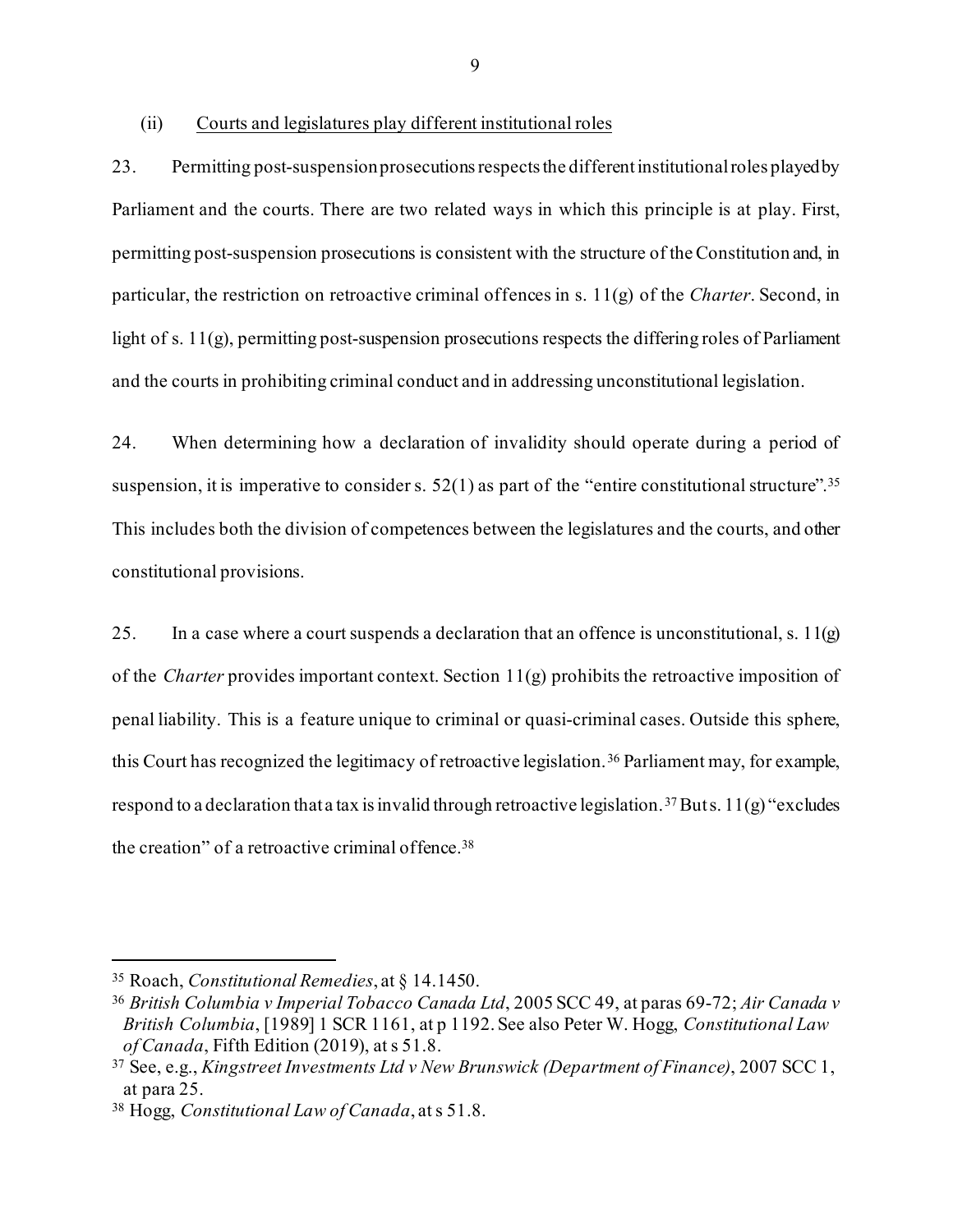26. This leads to a second point: permitting post-suspension prosecutions is consistent with the different institutional roles of Parliament and the courts. The Constitution gives Parliament exclusive authority to pass criminal laws. Prohibiting post-suspension prosecutions, however, would "significantly impair" Parliament's authority to prohibit and penalize conduct deserving of criminal sanction during the period of the suspension.<sup>[39](#page-14-0)</sup> Because of s.  $11(g)$ , prosecutions under the old law may be the only way to address criminal conduct committed when a suspension was in effect. If such prosecutions were prohibited, upon the expiry of a suspension, a potentially significant range of criminal conduct committed during the suspension would be placed beyond the reach of legitimate legislative sanction – interfering with Parliament's distinct institutional role in our constitutional order.

27. The way to avoid this intrusion into Parliamentary authority is to permit post-suspension prosecutions where Parliament has repealed or replaced the offending law before the expiry of the suspension. This treats Parliament's action as the ordinary repeal or replacement of legislation – a matter falling squarely within Parliament's institutional competence. [40](#page-14-1) Permitting post-suspension prosecutions in these circumstances is consistent with the general principle that individuals may be prosecuted under a repealed law, provided that the conduct in question took place while the offence was in force[.41](#page-14-2)

28. This Court noted in *Hislop* that a declaration of invalidity would apply retroactively "if the legislature fails to comply with the Court's order within the period of the suspension". [42](#page-14-3) This

<span id="page-14-0"></span><sup>39</sup> *G*, at para 129.

<span id="page-14-1"></span><sup>40</sup> *G,* at para 97; See also *Reference re Pan-Canadian Securities Regulation*, 2018 SCC 48, at paras 54-67.

<span id="page-14-2"></span><sup>41</sup> *Interpretation Act*, RSC 1985, c I-21, ss 43(d) and (e)*.*

<span id="page-14-3"></span><sup>42</sup> *Hislop*, at para 92.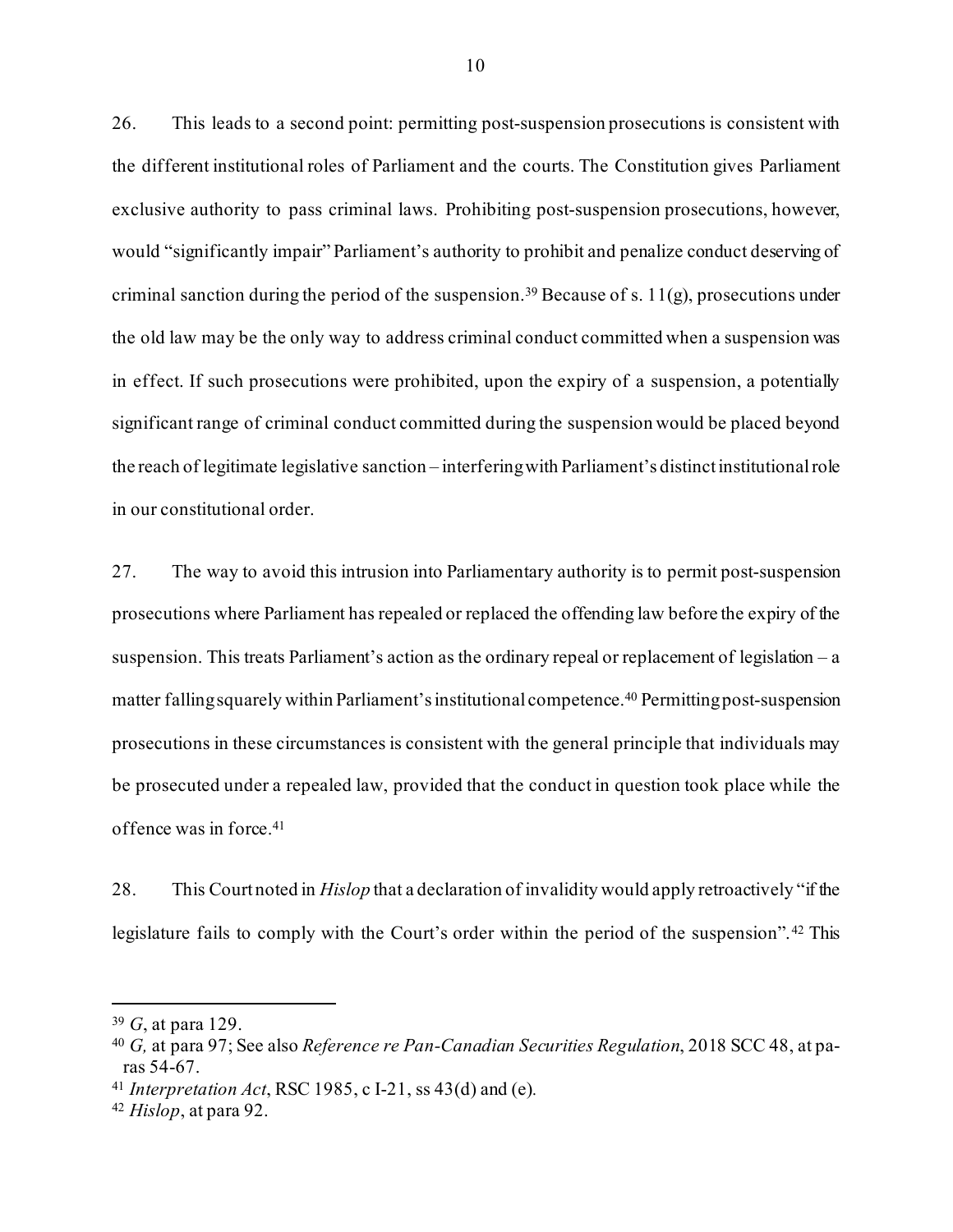understanding of the retroactive effect of a declaration is consistent with the different institutional roles of courts and legislatures. The court has demonstrated respect for Parliament's responsibility for crafting legislation by giving Parliament the opportunity to do so, thus recognizing the "clear distinction between declaring an Act unconstitutional and determining the practical and legal effects that flow from that determination".[43](#page-15-1) The fact that Parliament has determined that no new legislation is required is itself a legislative choice that is given effect by permitting the declaration to come into force retroactively. And legislative inaction also provides an important signal as to Parliament's view about the importance of the public receiving the "benefit of" the prior law.

#### <span id="page-15-0"></span>(iii) Conclusion

29. Following *G*, before a court suspends a declaration of invalidity, it must properly tailor the declaration, determine whether a more targeted remedy would be appropriate, *and* identify a compelling constitutionally-groundedpublic interest in delaying the declarationthat outweighs the importance of protecting *Charter* rights and ensuring immediate constitutional compliance. In these "rare" circumstances<sup>44</sup>, to give effect to the overriding public interest justifying the suspension, the law must be effectively enforced during the period of the suspension. Enforcement of the law would be frustrated by a blanket prohibition on post-suspension prosecutions. Because such a rule "would undermine the interest motivating the suspension in the first place", it should be rejected.[45](#page-15-3)

<span id="page-15-1"></span><sup>43</sup> *G*, at para 121, citing *Air Canada*, at p 1195.

<span id="page-15-2"></span><sup>44</sup> *G*, at paras 133, 137.

<span id="page-15-3"></span><sup>45</sup> *G*, at para 150; see also *Hislop*, at para 92.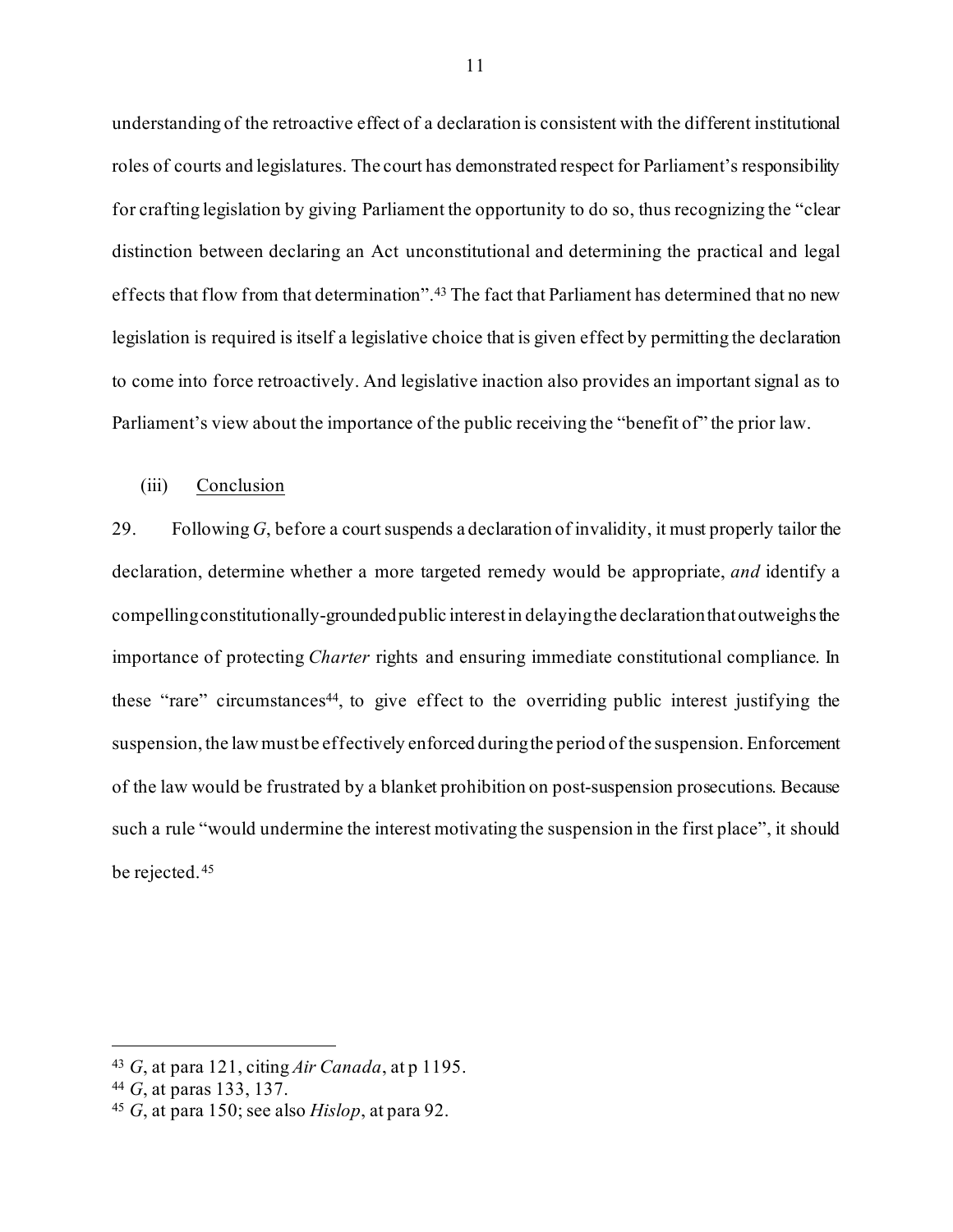#### **PART IV: COSTS**

<span id="page-16-0"></span>30. Ontario does not seek costs and asks that no costs be awarded against it.

#### **PART V: ORDER SOUGHT**

<span id="page-16-1"></span>31. Ontario requests that the constitutional question be answered as follows: Section  $212(1)(j)$ of the *Criminal Code* is constitutionally applicable in the prosecution of the Appellants for committing the offence of living on the avails of prostitution where the offence was committed between March 15 and December 5, 2014.

32. Ontario requests leave to present oral argument at the hearing of these appeals.

ALL OF WHICH is respectfully submitted by

 $Mjichad \leq D$ 

Michael S. Dunn

 $\overline{\mathscr{O}}$  . The contract of the contract of the contract of the contract of the contract of the contract of the contract of the contract of the contract of the contract of the contract of the contract of the contract of

Manasvin Goswami

Counsel for the Attorney General of Ontario

Counsel for the Attorney General of Ontario

DATED at Toronto this 22nd day of April, 2021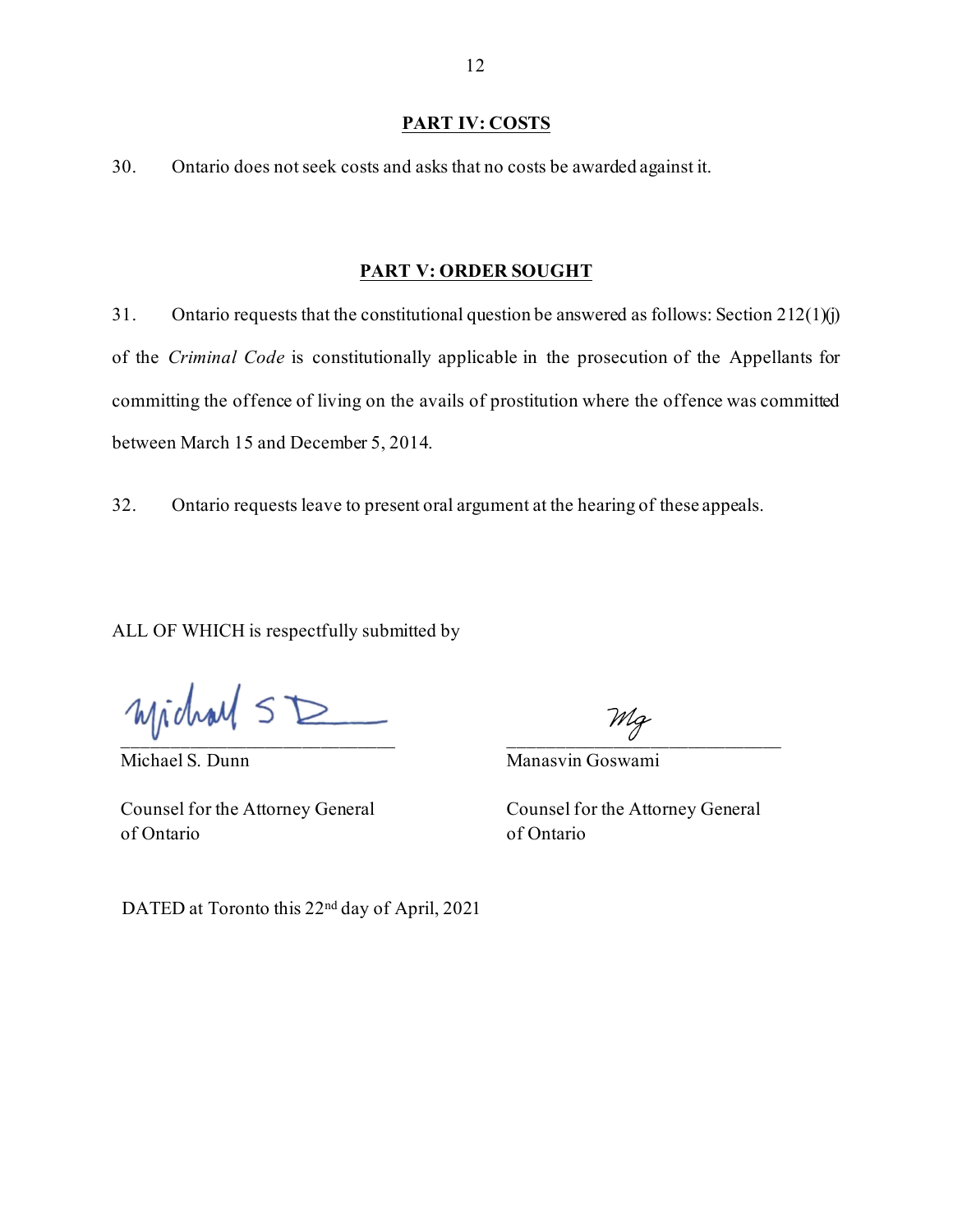# **PART VI: SUBMISSIONS ON CASE SENSITIVITY**

<span id="page-17-0"></span>33. Ontario makes no submissions on case sensitivity.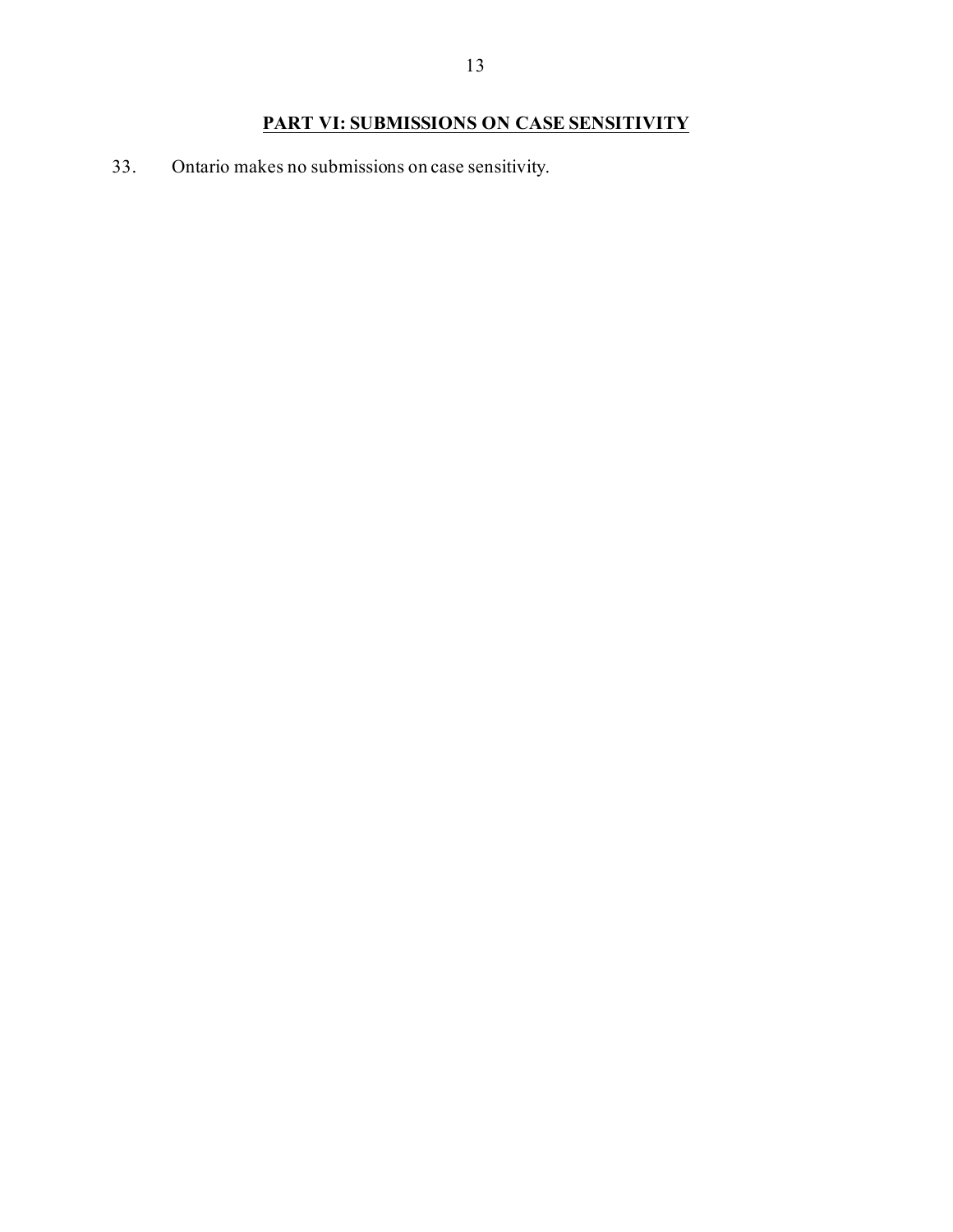# **PART VII: TABLE OF AUTHORITIES**

<span id="page-18-0"></span>

| Case                                                                               | Paragraph#                |
|------------------------------------------------------------------------------------|---------------------------|
| Air Canada v British Columbia, [1989] 1<br><b>SCR 1161</b>                         | 25,28                     |
| Bedford v Canada (AG), 2012 SCC 72                                                 | 19                        |
| Bilodeau v AG (Man), [1986] 1 SCR 449                                              | 21                        |
| British Columbia v Imperial Tobacco Canada<br>Ltd, 2005 SCC 49                     | 25                        |
| Canada (AG) v Hislop, 2007 SCC 10                                                  | 4, 18, 29                 |
| Carter v Canada (AG), 2015 SCC 5                                                   | 19                        |
| Kingstreet Investments Ltd. v New Brunswick<br>(Department of Finance), 2007 SCC 1 | 25                        |
| Ontario (Attorney General) v G, 2020 SCC<br><u>38</u>                              | 1, 6-10, 12, 18-19, 26-29 |
| R v Ackman, 2017 MBCA 78                                                           | 21                        |
| $R v$ Al-Qaysi, 2016 BCSC 937                                                      | 21                        |
| R v Barrett, 2019 SKCA 6                                                           | 14                        |
| R v Boudreault, 2018 SCC 58                                                        | 14                        |
| R v Brown, [1993] 2 SCR 918                                                        | 14                        |
| R v Hurrell (2002), 60 OR (3d) 161 (CA)                                            | 19                        |
| Rv McCrady, 2011 ONCA 820                                                          | 21                        |
| R v Rollocks (1994), 19 OR (3d) 448 (CA)                                           | 14                        |
| R v Sarson, [1996] 2 SCR 223                                                       | 14                        |
| R v Stupak, 2018 ONSC 1867                                                         | 21                        |
| R v Thomas, [1990] 1 SCR 713                                                       | 14                        |